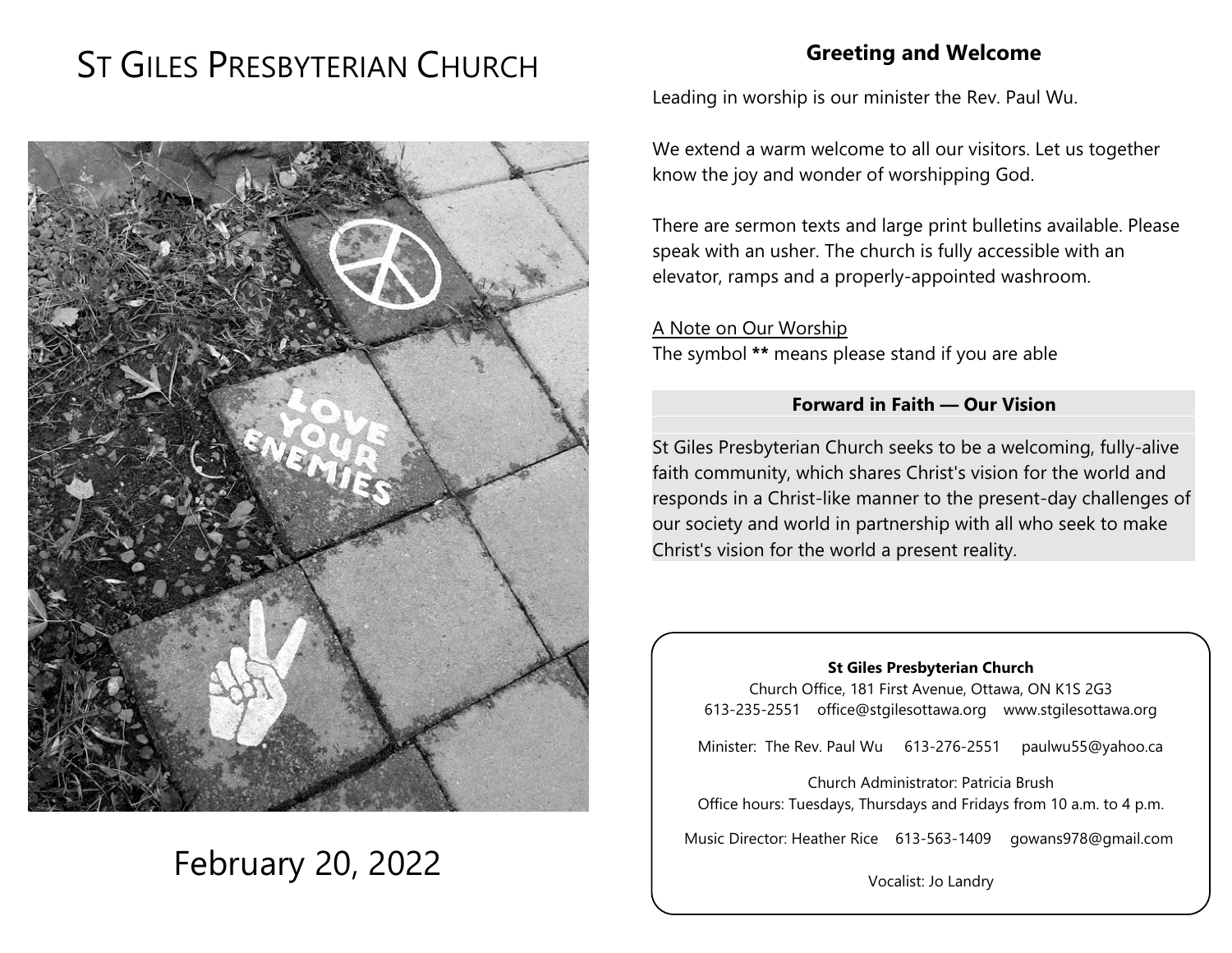We acknowledge that the land on which we gather is the traditional unceded territory of the Algonquin Anishnaabeg People. The Algonquin peoples have lived on this land since time immemorial. We are grateful to have the opportunity to be present in this territory.

Prelude *Fuga* from *Works for Flute Clock* by Joseph Haydn

Call to Worship

- One: Do not worry or become envious,
- **All: For all wickedness will fade away and wither like the grass.**
- One: Trust in the Lord and you will be blessed.
- **All: Take delight in the Lord and God will grant you the desires of your heart.**
- One: Commit your ways to the Lord and God will act.
- **All: Come, let us worship God, our refuge in times of trouble.**

**\*\*Hymn: Lord Jesus, We Must Know You tune 214**

- **1. Lord Jesus, we must know you if we would make you known, for how can we proclaim you but by your grace alone? We long to know your fulness, your life of risen power, for you alone can answer the challenge of this hour.**
- **2. Our broken world is seeking what only you can give; our words may go unheeded, but not the way we live.**

**O Saviour, live within us your life so strong, so true, that others, touched with wonder, may seek and worship you!**

**3. Lord Jesus, by your Spirit renew your Church, we pray, till what we are makes valid the truth of what we say. So truly may we know you, so make your life our own, that we become so like you our lives must make you known.**

#### Children's Story

#### Prayer of Adoration

Faithful God, you have gathered your people in lovingkindness throughout many generations. You have offered your blessing to us through their examples, and led the Church through many trials and tribulations. Draw near to us this day, to guide us in these uncertain times. Anchor our faithfulness in the compassion and courage we meet in Jesus. Renew us through your steadfast love so that we may dare to trust our future in Christ. All praise and honour are yours, O Triune God, Source, Saviour and Spirit of Life.

#### Unison Prayer of Confession

**Gracious God, we admit that we are a broken people. We acknowledge that we surround ourselves with those who are like us, those who treat us well, and those who can benefit us. There are times when we cut ourselves off from those who have hurt us and build walls to keep**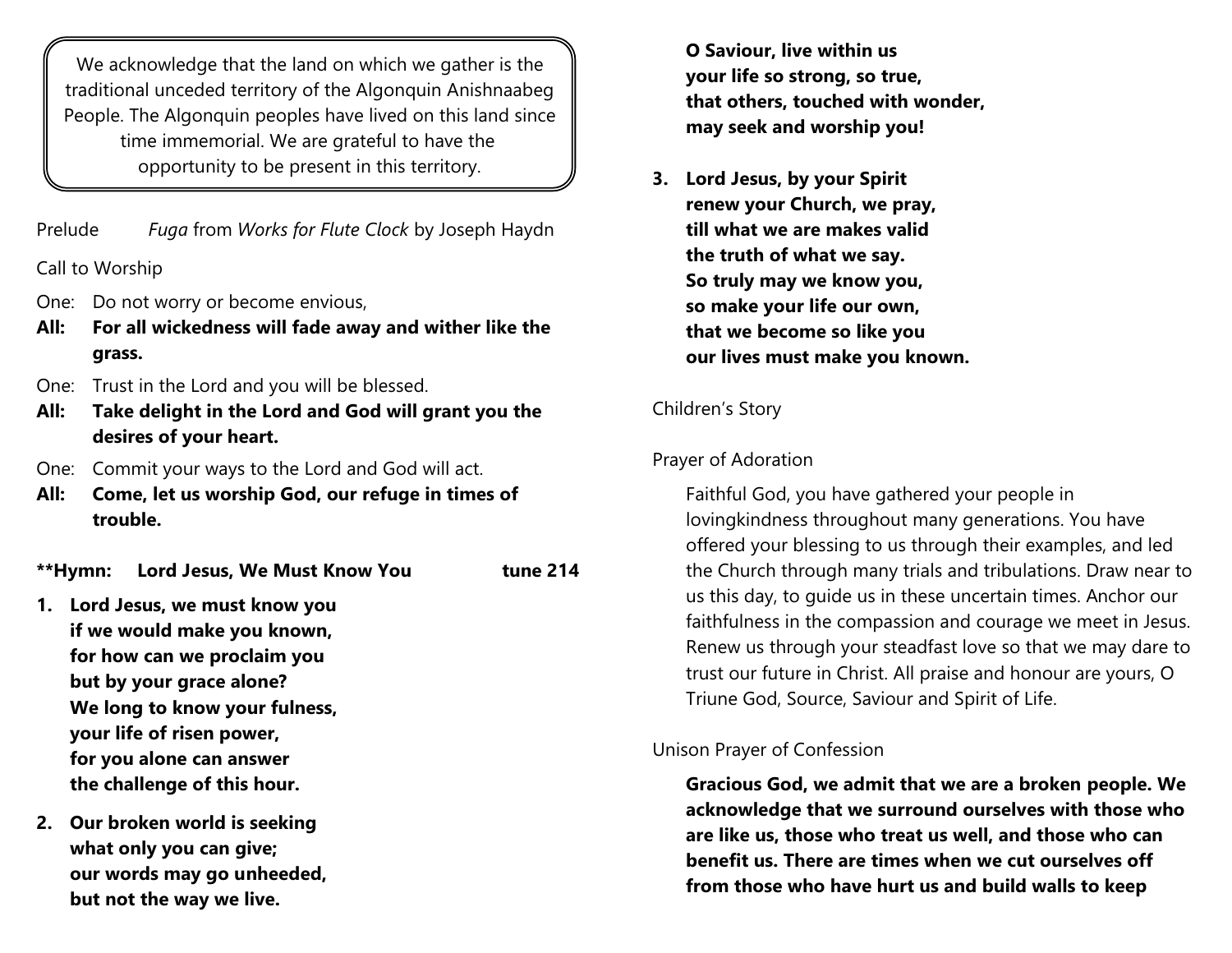**others away. Forgive us Lord, show us what it means to love our enemies and to do good to those who mistreat us. Transform and renew us again by your resurrection power and fill us with the knowledge of your Spirit. In Jesus Name. Amen.**

#### The Lord's Prayer

**Our Father who art in heaven, hallowed be thy name. Thy kingdom come, thy will be done on earth as it is in heaven. Give us this day our daily bread, and forgive us our debts as we forgive our debtors, and lead us not into temptation, but deliver us from evil, for thine is the kingdom and the power and the glory, for ever and ever. Amen**

#### Assurance of Pardon

Hear and believe the good news: anyone who is in Christ is a new creation. The old life is gone, and new life has begun. Trust that you are forgiven by God's generous love, and have the courage to forgive and be reconciled with one another too.

#### Scripture

First Reading: Genesis 45:3–11, 15

Joseph said to his brothers, "I am Joseph. Is my father still alive?" But his brothers could not answer him, so dismayed were they at his presence.

Then Joseph said to his brothers, "Come closer to me." And they came closer. He said, "I am your brother, Joseph, whom you sold into Egypt. And now do not be distressed, or angry with yourselves, because you sold me here; for God sent me before you to preserve life. For the famine has been in the

land these two years; and there are five more years in which there will be neither plowing nor harvest. God sent me before you to preserve for you a remnant on earth, and to keep alive for you many survivors. So it was not you who sent me here, but God; he has made me a father to Pharaoh, and lord of all his house and ruler over all the land of Egypt. Hurry and go up to my father and say to him, 'Thus says your son Joseph, God has made me lord of all Egypt; come down to me, do not delay. You shall settle in the land of Goshen, and you shall be near me, you and your children and your children's children, as well as your flocks, your herds, and all that you have. I will provide for you there — since there are five more years of famine to come — so that you and your household, and all that you have, will not come to poverty.'

And he kissed all his brothers and wept upon them; and after that his brothers talked with him.

### Responsive Reading: Psalm 37:1–11, 39–40 (*with refrain 2*)



Do not fret because of the wicked;

**do not be envious of wrongdoers,**

for they will soon fade like the grass,

#### **and wither like the green herb.**

Trust in the Lord, and do good;

so you will live in the land, and enjoy security.

#### **Take delight in the Lord,**

#### **who will give you the desires of your heart.**

Commit your way to the Lord;

trust in the Lord, who will act.

### **The Lord will make your vindication shine like the light, and the justice of your cause like the noonday.**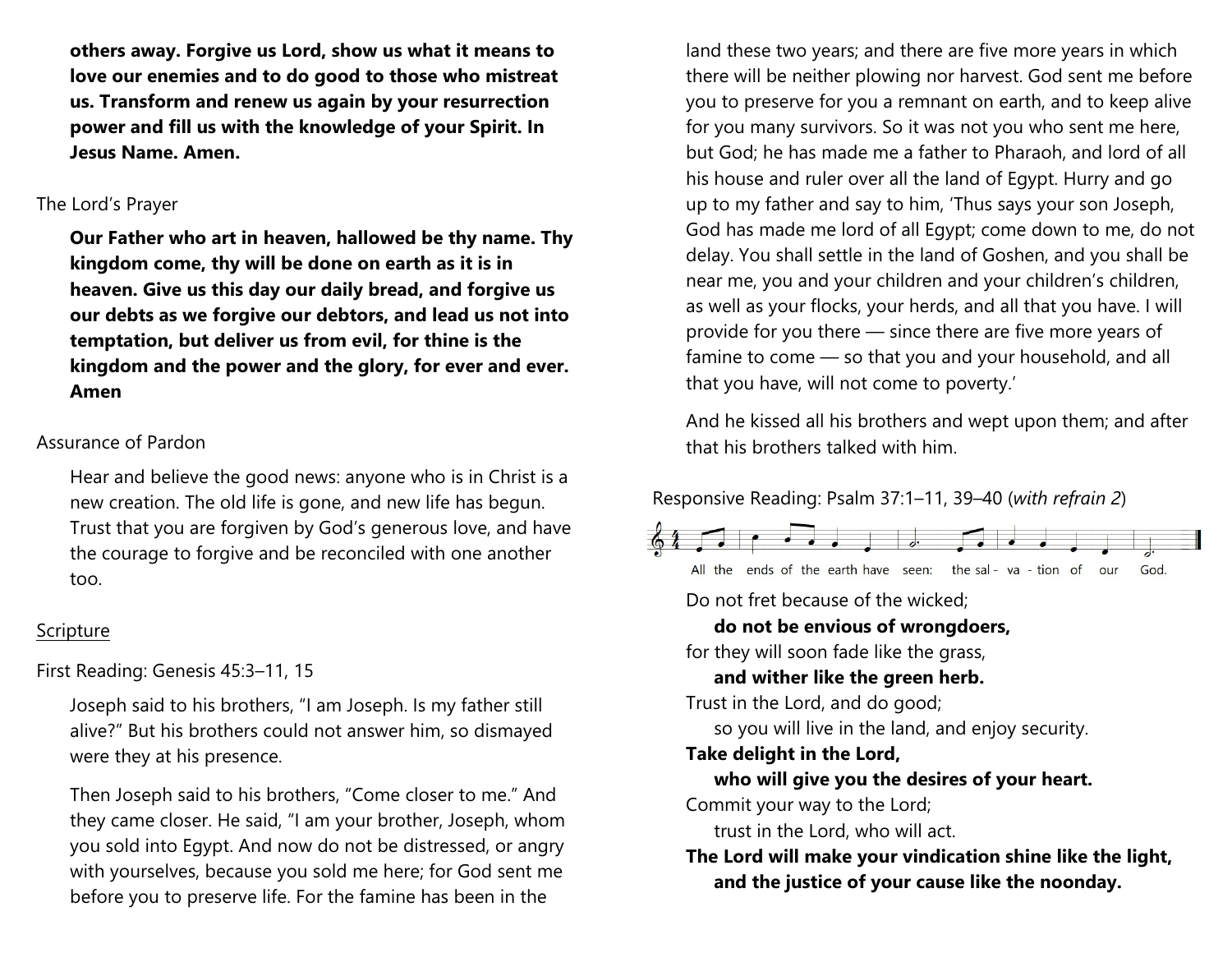Be still and wait patiently before the Lord;

# **do not fret over those who prosper in their way, over those who carry out evil devices.**

Refrain from anger, and forsake wrath.

**Do not fret—it leads only to evil.** For the wicked shall be cut off,

# **but those who wait for the Lord shall inherit the land.** Yet a little while, and the wicked will be no more; though you look diligently for their place, they will not be there.

**But the meek shall inherit the land, and delight themselves in abundant prosperity.** The salvation of the righteous is from the Lord;

who is their refuge in the time of trouble.

# **The Lord helps them and rescues them;** rescues them from the wicked, and saves them, **because they take refuge in the Lord**.

### Second Reading: Luke 6:27–38

"But I say to you that listen, Love your enemies, do good to those who hate you, bless those who curse you, pray for those who abuse you. If anyone strikes you on the cheek, offer the other also; and from anyone who takes away your coat do not withhold even your shirt. Give to everyone who begs from you; and if anyone takes away your goods, do not ask for them again. Do to others as you would have them do to you.

"If you love those who love you, what credit is that to you? For even sinners love those who love them. If you do good to those who do good to you, what credit is that to you? For even sinners do the same. If you lend to those from whom you hope to receive, what credit is that to you? Even sinners lend to sinners, to receive as much again. But love your

enemies, do good, and lend, expecting nothing in return. Your reward will be great, and you will be children of the Most High; for he is kind to the ungrateful and the wicked. Be merciful, just as your Father is merciful. "Do not judge, and you will not be judged; do not condemn, and you will not be condemned. Forgive, and you will be forgiven; give, and it will be given to you. A good measure, pressed down, shaken together, running over, will be put into your lap; for the measure you give will be the measure you get back."

Reader: This is the word of the Lord, **People: Thanks be to God.**

### **\*\*Hymn: Make me a channel of your peace 740**

- **1. Make me a channel of your peace: where there is hatred, let me bring your love; where there is injury, your healing power, and where there's doubt, true faith in you.**
- **2. Make me a channel of your peace: where there's despair in life let me bring hope; where there is darkness, only light, and where there's sadness, ever joy.**
- **3. O Spirit, grant that I may never seek so much to be consoled as to console, to be understood as to understand, to be loved as to love with all my soul.**
- **4. Make me a channel of your peace: it is in pardoning that we are pardoned, in giving to all that we receive, and in dying that we're born to eternal life.**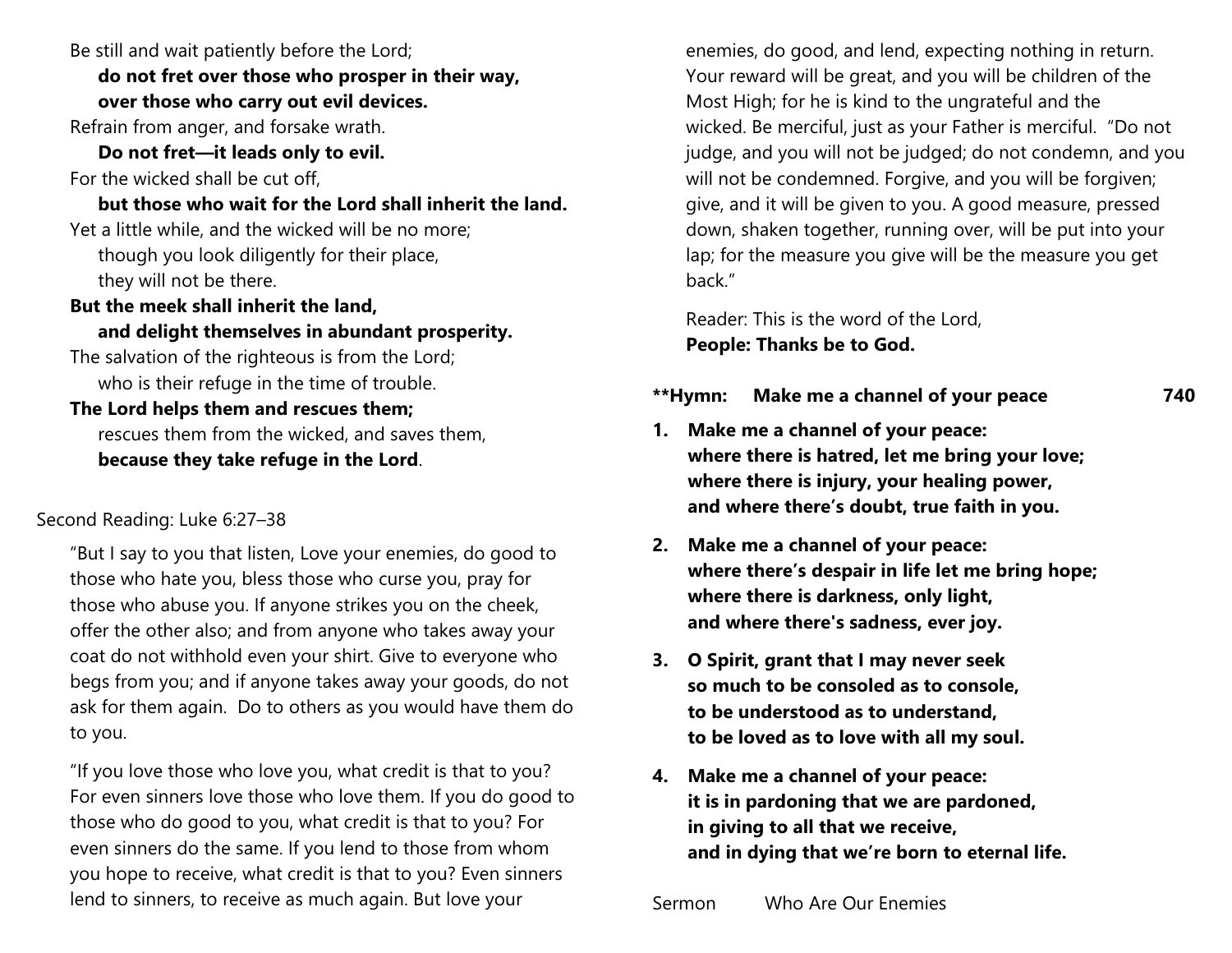- Anthem: Love Divine, All Loves Excelling words by Charles Wesley, music by Henry Purcell
- 1. Love divine, all loves excelling, joy of heaven, to earth come down; fix in us thy humble dwelling, all thy faithful mercies crown. Jesus, thou art all compassion, pure, unbounded love thou art; visit us with thy salvation; enter every trembling heart.
- 3. Come, almighty to deliver, let us all thy grace receive; suddenly return and never, never more than thy temples leave. Thee we would be always blessing, serve the as thy hosts above, pray and praise thee, without ceasing, glory in thy perfect love.
- 4. Finish then thy new creation; pure and spotless let us be; let us see thy great salvation perfectly restored in thee, changed from glory into glory till in heaven we take our place, till we cast our crowns before thee, lost in wonder, love and praise.

Passing of the Peace

**Offering** 

**Doxology: Praise God from whom all blessings flow 830 Praise him, all creatures here below; Praise him above, ye heavenly host; Praise Father, Son and Holy Ghost.**

#### Prayer of Dedication

#### **\*\*Hymn: How clear is our vocation, Lord 649**

- **1. How clear is our vocation, Lord, when once we hear your call; to live according to your Word, and daily learn, refreshed, restored that you are Lord of all and will not let us fall.**
- **2. But if, forgetful, we should find your yoke is hard to bear, if worldly pressures fray the mind and love itself cannot unwind it's tangled skein of care: our inward life repair.**
- **3. We mark your saints, how they became in hindrances more sure, whose joyful virtues put to shame the casual way we wear your name, and by our faults obscure your power to cleanse and cure.**
- **4. In what you give us, Lord, to do, together or alone, and old routines or ventures new, may we not cease to look to you the cross you hung upon all you endeavoured done.**